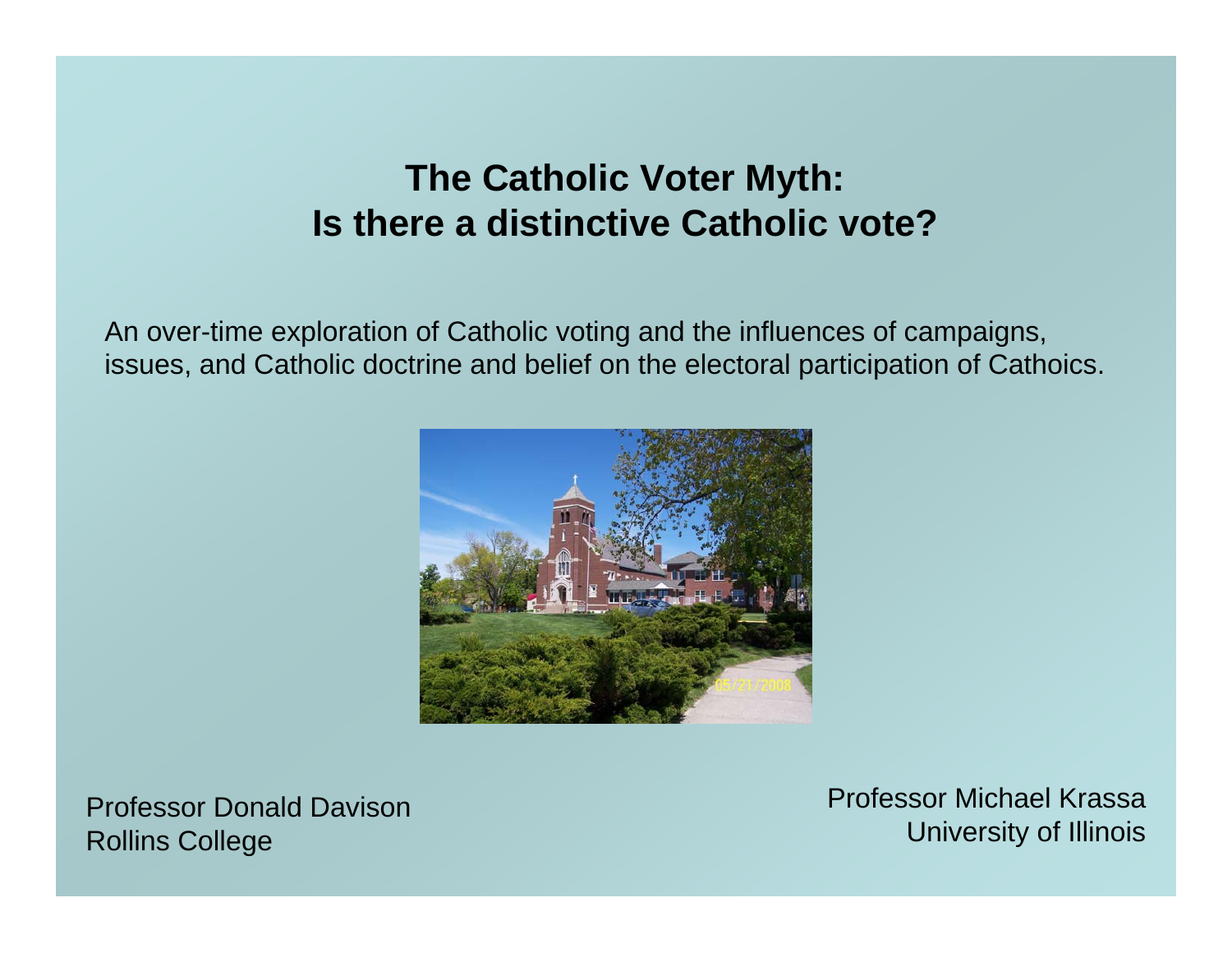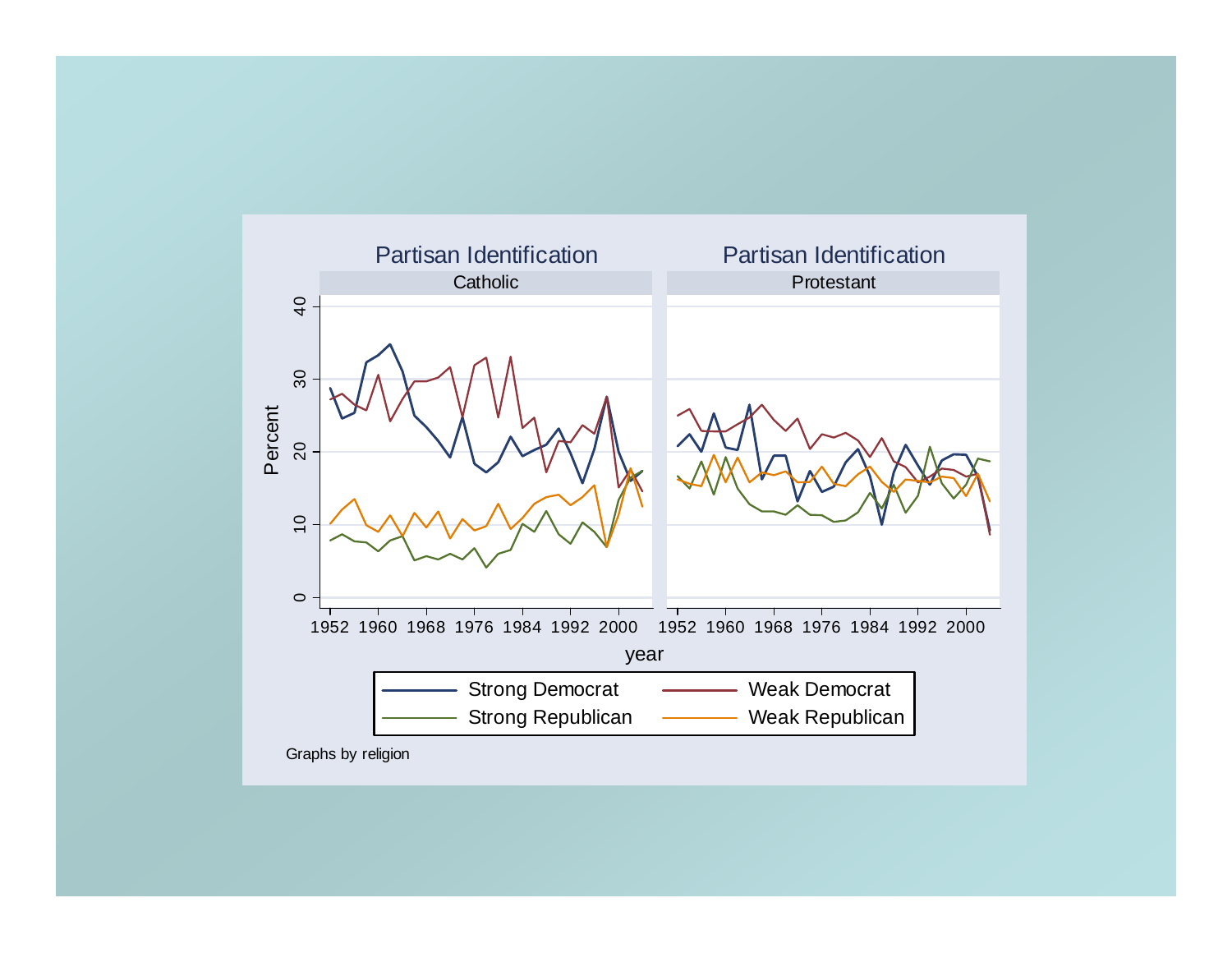| Figure 2<br>Catholic Vote for Democratic Presidential Candidateas a Percentage of All Candidates |                 |                  |  |  |  |  |
|--------------------------------------------------------------------------------------------------|-----------------|------------------|--|--|--|--|
| Year                                                                                             | <b>NES</b>      | <b>GSS</b>       |  |  |  |  |
|                                                                                                  |                 |                  |  |  |  |  |
| 1952                                                                                             | 51.6%<br>(287)  |                  |  |  |  |  |
| 1956                                                                                             | 45.8 %<br>(297) |                  |  |  |  |  |
| 1960                                                                                             | 81.9%<br>(205)  |                  |  |  |  |  |
| 1964                                                                                             | 78.6%<br>(272)  |                  |  |  |  |  |
| 1968                                                                                             | 55.5 %<br>(236) | 47.5 %<br>(514)  |  |  |  |  |
| 1972                                                                                             | 38.6%<br>(412)  | 43.7%<br>(1238)  |  |  |  |  |
| 1976                                                                                             | 56.9%<br>(339)  | 60.3%<br>(942)   |  |  |  |  |
| 1980                                                                                             | 41.3%<br>(218)  | 50.1 %<br>(1303) |  |  |  |  |
| 1984                                                                                             | 45.8%<br>(380)  | 38.7%<br>(1251)  |  |  |  |  |
| 1988                                                                                             | 52.4 %<br>(309) | 38.1 %<br>(898)  |  |  |  |  |
| 1992                                                                                             | 49.6%<br>(412)  | 46.1 %<br>(1593) |  |  |  |  |
| 1996                                                                                             | 54.7 %<br>(300) | 66.7%<br>(1197)  |  |  |  |  |
| 2000                                                                                             | 49.5 %<br>(325) | 42.9 %<br>(1237) |  |  |  |  |
| 2004                                                                                             | 49.8%<br>(201)  | 46.9%<br>(633)   |  |  |  |  |
| Note: (N) Sources: NES Cumulative Data File, 1948-2004<br>GSS Cumulative Data File, 1968-2004    |                 |                  |  |  |  |  |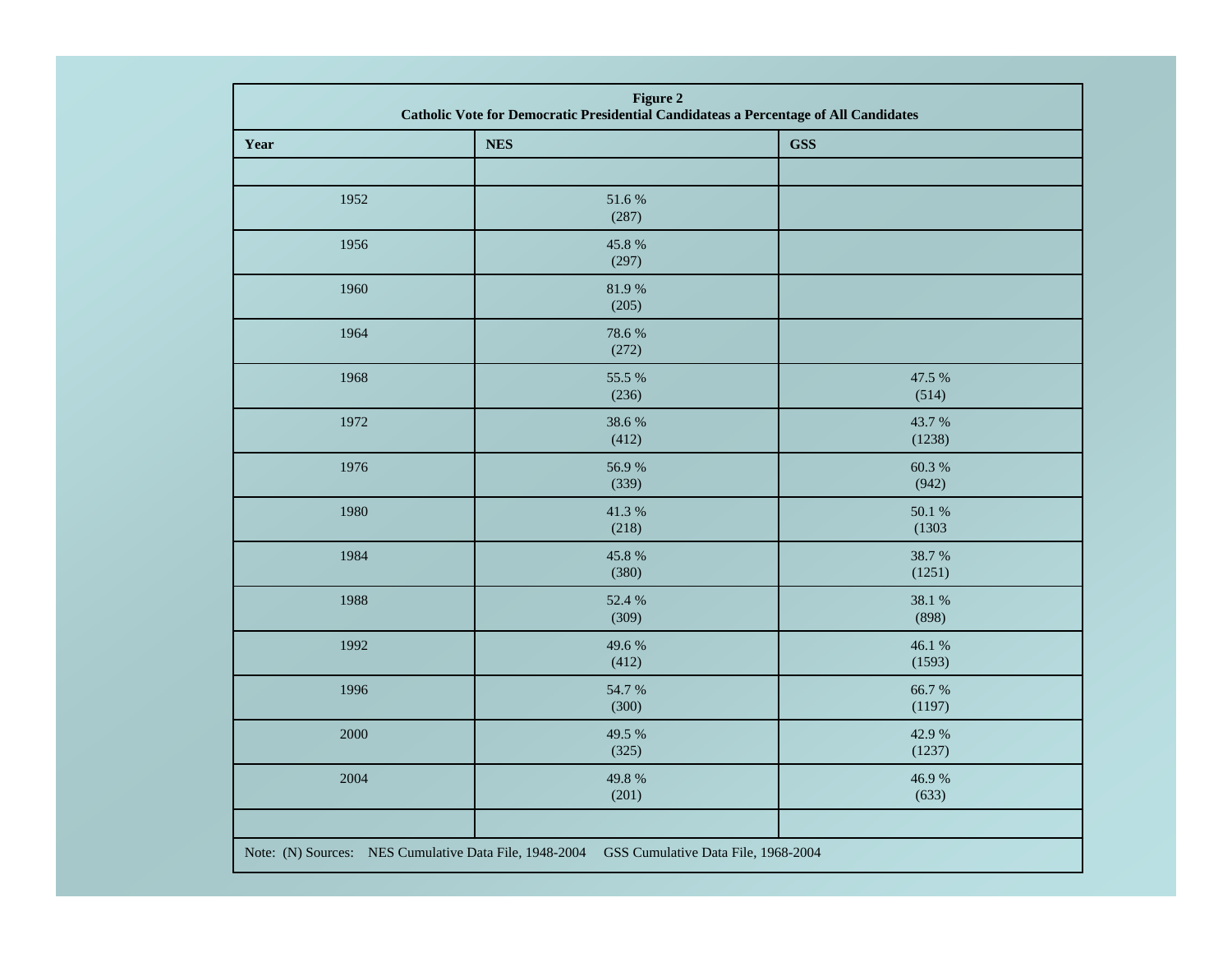| Figure 3 Indicators of Religiosity for Catholics by Age             |                                                     |                      |                                                   |                      |  |  |  |
|---------------------------------------------------------------------|-----------------------------------------------------|----------------------|---------------------------------------------------|----------------------|--|--|--|
| Year                                                                | % of Catholics who view religion is important guide |                      | % Catholics attend church more than once per week |                      |  |  |  |
|                                                                     | Young (under age 50)                                | Old (age 50 or over) | Young (under age 50)                              | Old (age 50 or over) |  |  |  |
| 1970                                                                |                                                     |                      | 52.2 % (180)                                      | 61.7 % $(107)$       |  |  |  |
| 1972                                                                |                                                     |                      | 37.4 % (431)                                      | 51.7 % (205)         |  |  |  |
| 1974                                                                |                                                     |                      | 37.0 % (200)                                      | 58.3 % (144)         |  |  |  |
| 1976                                                                |                                                     |                      | 31.1 % (336)                                      | 53.4 % (204)         |  |  |  |
| 1978                                                                |                                                     |                      | 32.2 % (362)                                      | 57.9 % (183)         |  |  |  |
| 1980                                                                | 24.8 % (201)                                        | 40.4 % (114)         | 27.0 % (237)                                      | 53.4 % (131)         |  |  |  |
| 1982                                                                |                                                     |                      | 31.4 % (191)                                      | 52.9 % (121)         |  |  |  |
| 1984                                                                | 27.5 % (339)                                        | 39.6 % (144)         | 25.0 % (391)                                      | 47.3 % (182)         |  |  |  |
| 1986                                                                | 21.6 % (167)                                        | 41.4 % (87)          | 23.7 % (342)                                      | 51.5 % (165)         |  |  |  |
| 1988                                                                | 20.7 % (265)                                        | 36.5 % (148)         | 24.1 % (316)                                      | 45.5 % (165)         |  |  |  |
| 1990                                                                | 23.4 % (307)                                        | 40.3 % (176)         | 22.2 % (311)                                      | 49.4 % (178)         |  |  |  |
| 1992                                                                | 20.4 % (324)                                        | 47.8 % (205)         | 22.9 % (357)                                      | 52.5 % (223)         |  |  |  |
| 1994                                                                | 22.5 % (266)                                        | 44.6 % (157)         | 23.9 % (268)                                      | 57.9 % (157)         |  |  |  |
| 1996                                                                | 23.1 % (256)                                        | 43.9 % (166)         | 22.1 % (258)                                      | 47.9 % (167)         |  |  |  |
| 1998                                                                | 28.5 % (249)                                        | 34.5 % (119)         | 18.6 % (249)                                      | 42.3 % (123)         |  |  |  |
| 2000                                                                | 24.7 % (270)                                        | 40.2 % (189)         | 17.3 % (270)                                      | 43.9 % (189)         |  |  |  |
| 2002                                                                | 24.4 % (196)                                        | 43.7 % (192)         | 20.2 % (197)                                      | 46.1 % (191)         |  |  |  |
| 2004                                                                | 18.1 % (160)                                        | 44.2 % (129)         | $11.1\%$ (162)                                    | 45.7 % (129)         |  |  |  |
| (N column frequency)<br>Source: NES Cumulative Data File, 1948-2004 |                                                     |                      |                                                   |                      |  |  |  |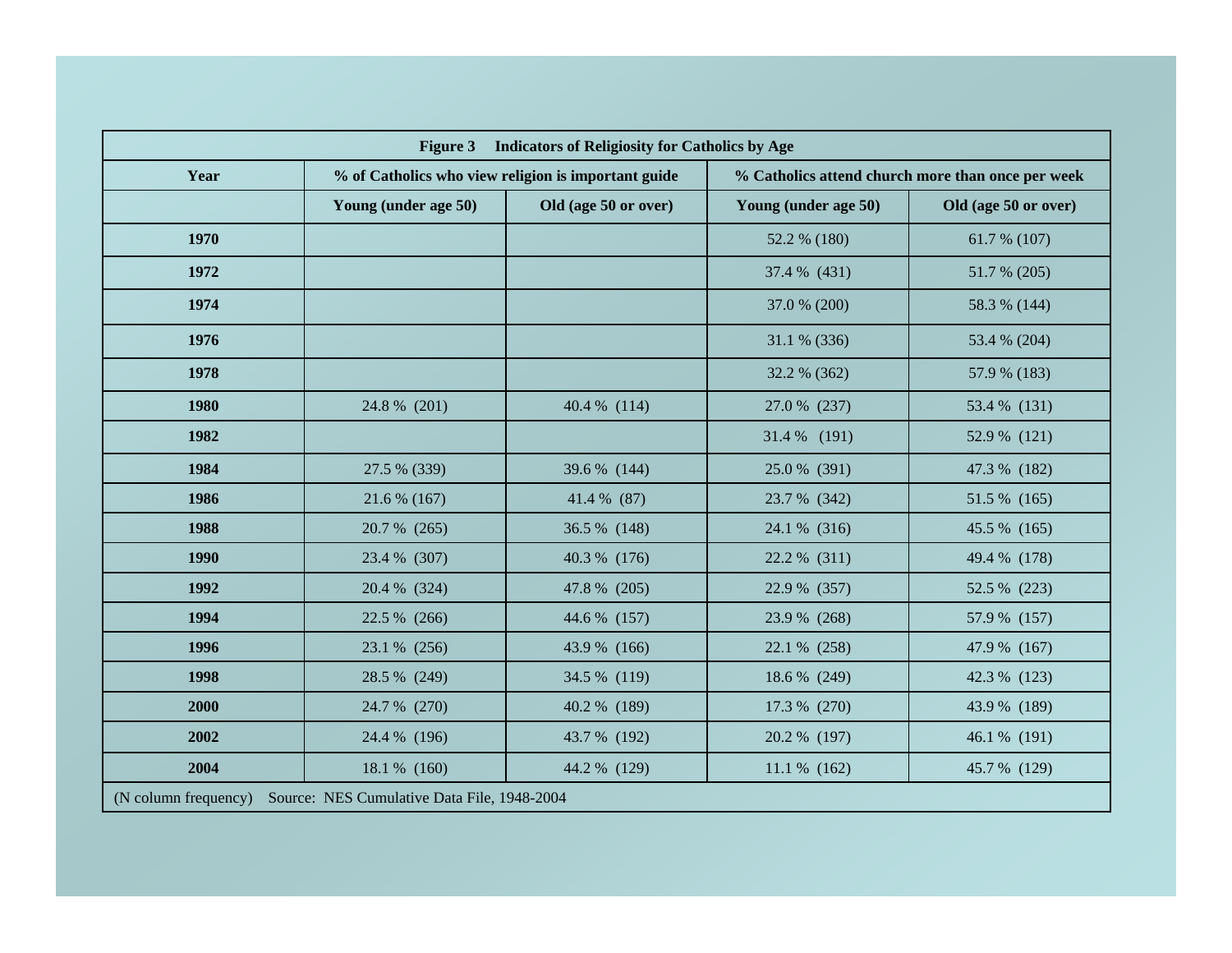| <b>Figure 4</b>                                            |  |  |  |  |  |  |
|------------------------------------------------------------|--|--|--|--|--|--|
| The Effect of Partisanship and Issues on Presidential Vote |  |  |  |  |  |  |
| <b>Standardized Regression Coefficients</b>                |  |  |  |  |  |  |

| Year                                                                                        | <b>PartyID</b> | <b>Abortion</b> | Immigration | <b>Poverty</b> | <b>Death Penalty</b> |  |
|---------------------------------------------------------------------------------------------|----------------|-----------------|-------------|----------------|----------------------|--|
| 1972                                                                                        | $.21*$         | $-14**$         | $.012*$     | $.19*$         | .11                  |  |
| 1976                                                                                        | $.34**$        | $-.06$          | .01         | $.17*$         | .09                  |  |
| 1980                                                                                        | $.11*$         | $-.20*$         | .13         | $.16*$         | $.21*$               |  |
| 1984                                                                                        | $.09*$         | $-22**$         | .12         | .18            | $22**$               |  |
| 1988                                                                                        | $.08**$        | $-.24*$         | .00024      | $.13*$         | $.23**$              |  |
| 1992                                                                                        | $.32*$         | $-.09**$        | $.095**$    | $.17*$         | .13                  |  |
| 1996                                                                                        | $.31**$        | $-.07**$        | $.11*$      | $.18*$         | .10                  |  |
| 2000                                                                                        | $.39**$        | $-17**$         | .02         | .03            | .0004                |  |
| *significant at 0.05<br>**significant at 0.1<br>Source: GSS Cumulative Data File, 1968-2004 |                |                 |             |                |                      |  |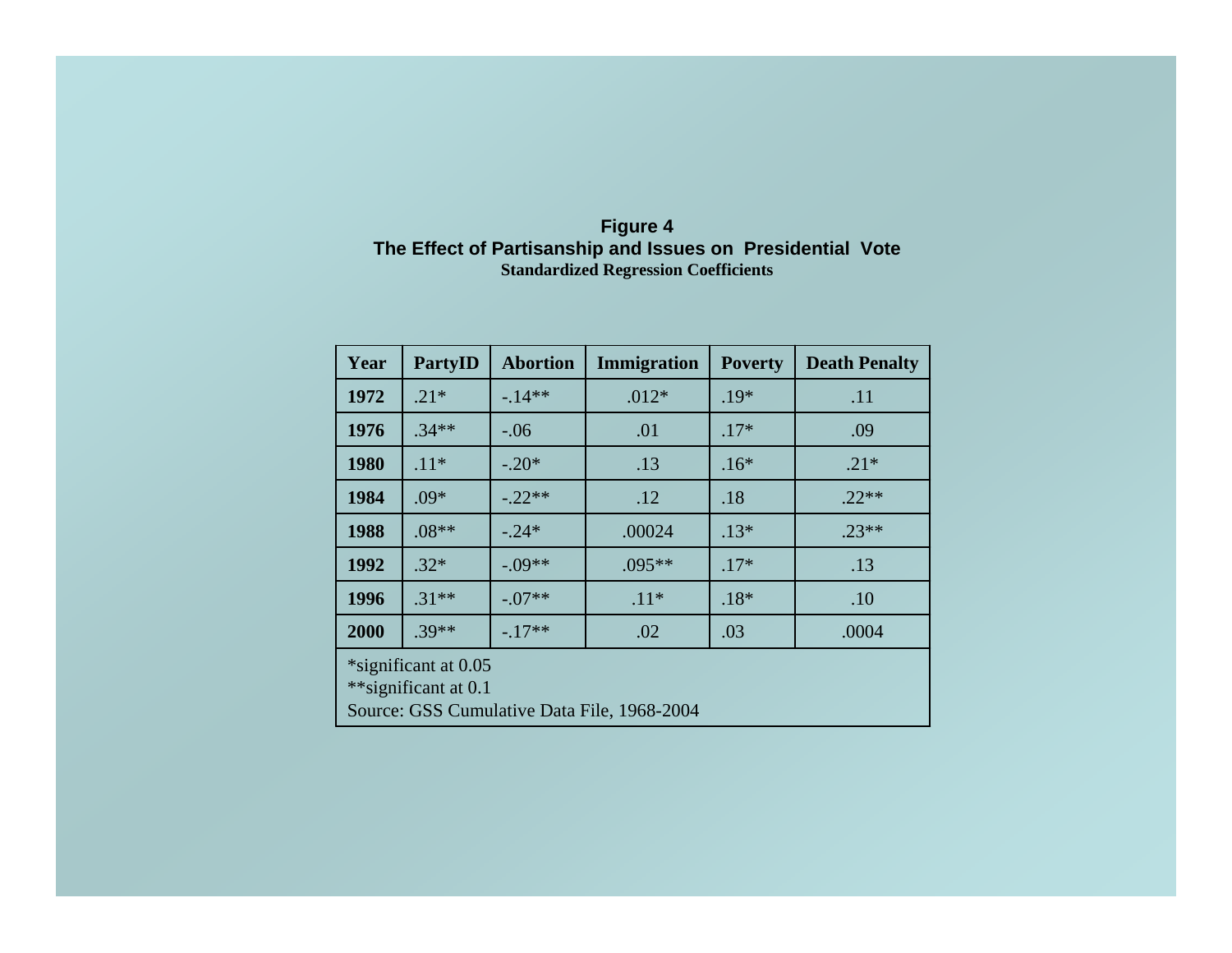# Abortion pulls Catholics toward the Republican Party.

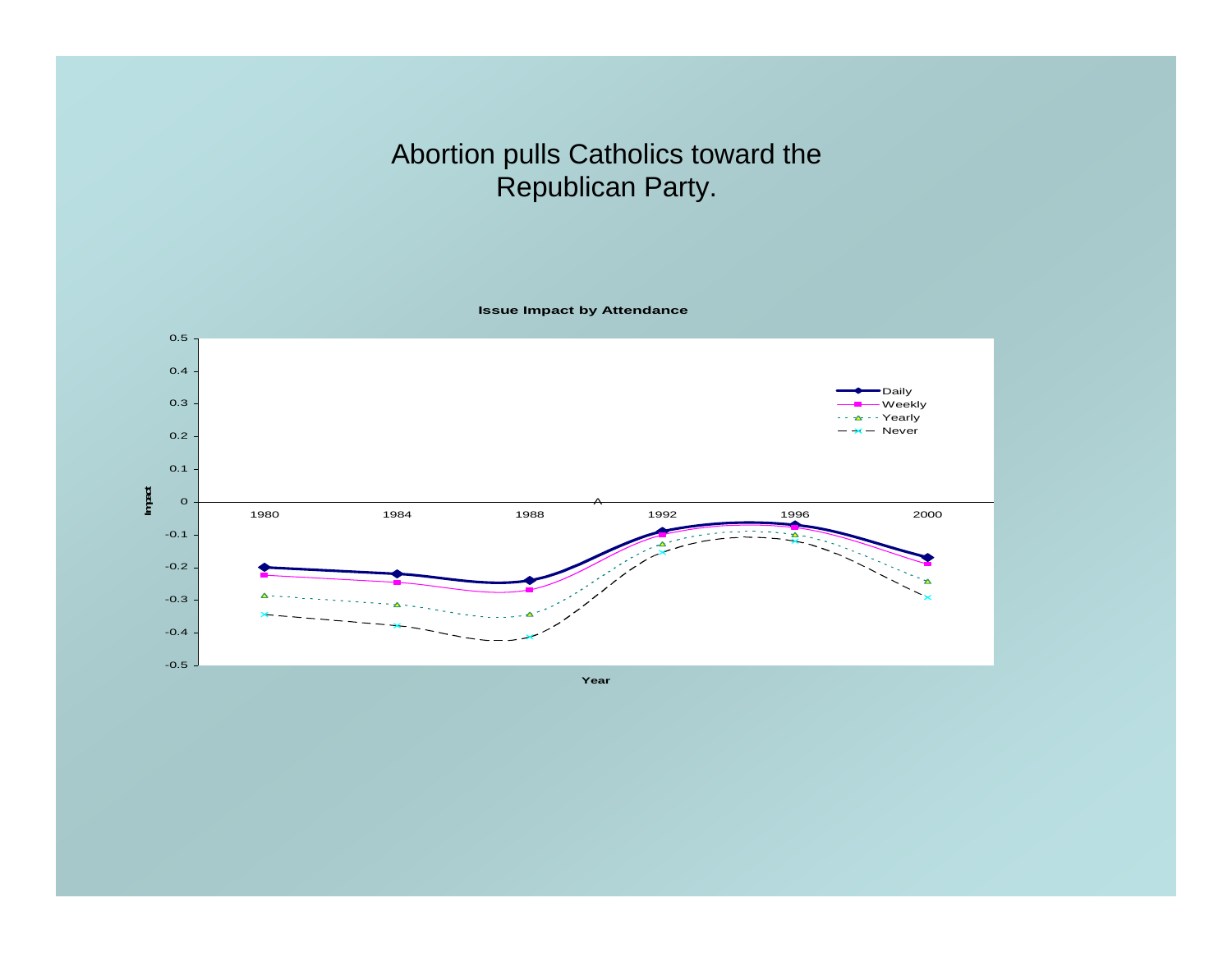# Death Penalty pulls Catholics toward the Democratic Party.

**Issue Impact by Attendance**

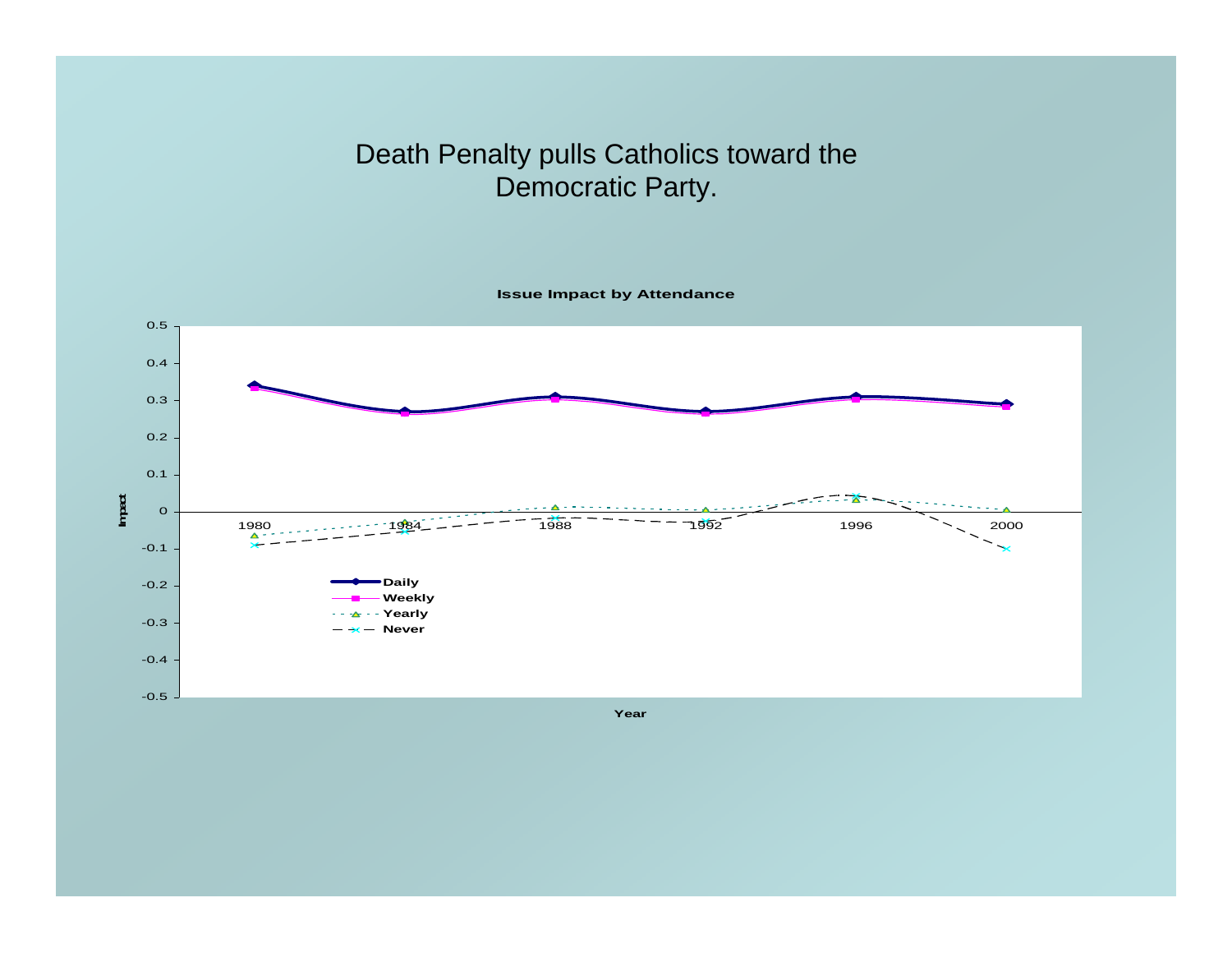# Poverty pulls Catholics toward the Democratic Party.

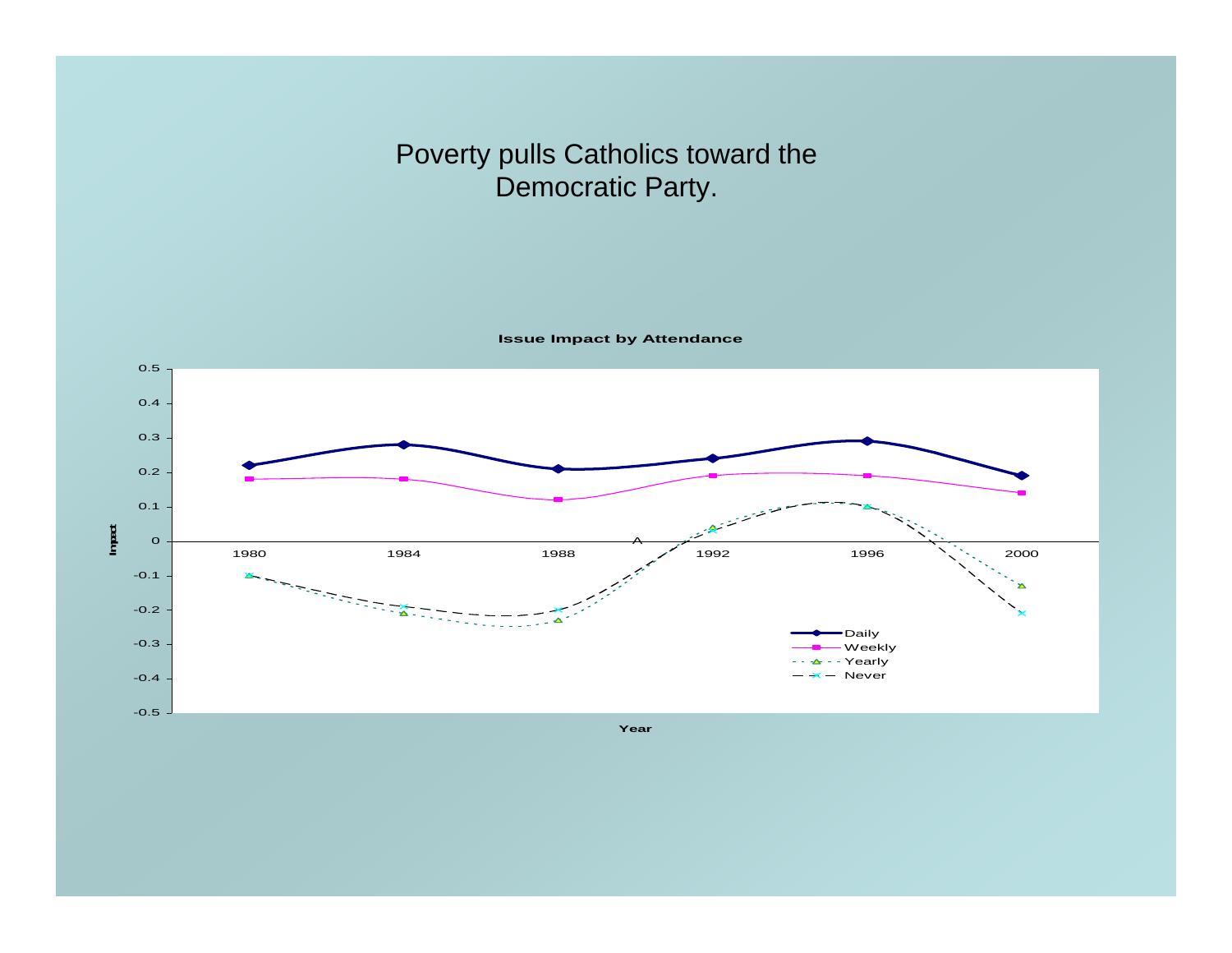# Abortion pulls younger Catholics toward the Republican party more than older Catholics.

**Issue Impact by Age**

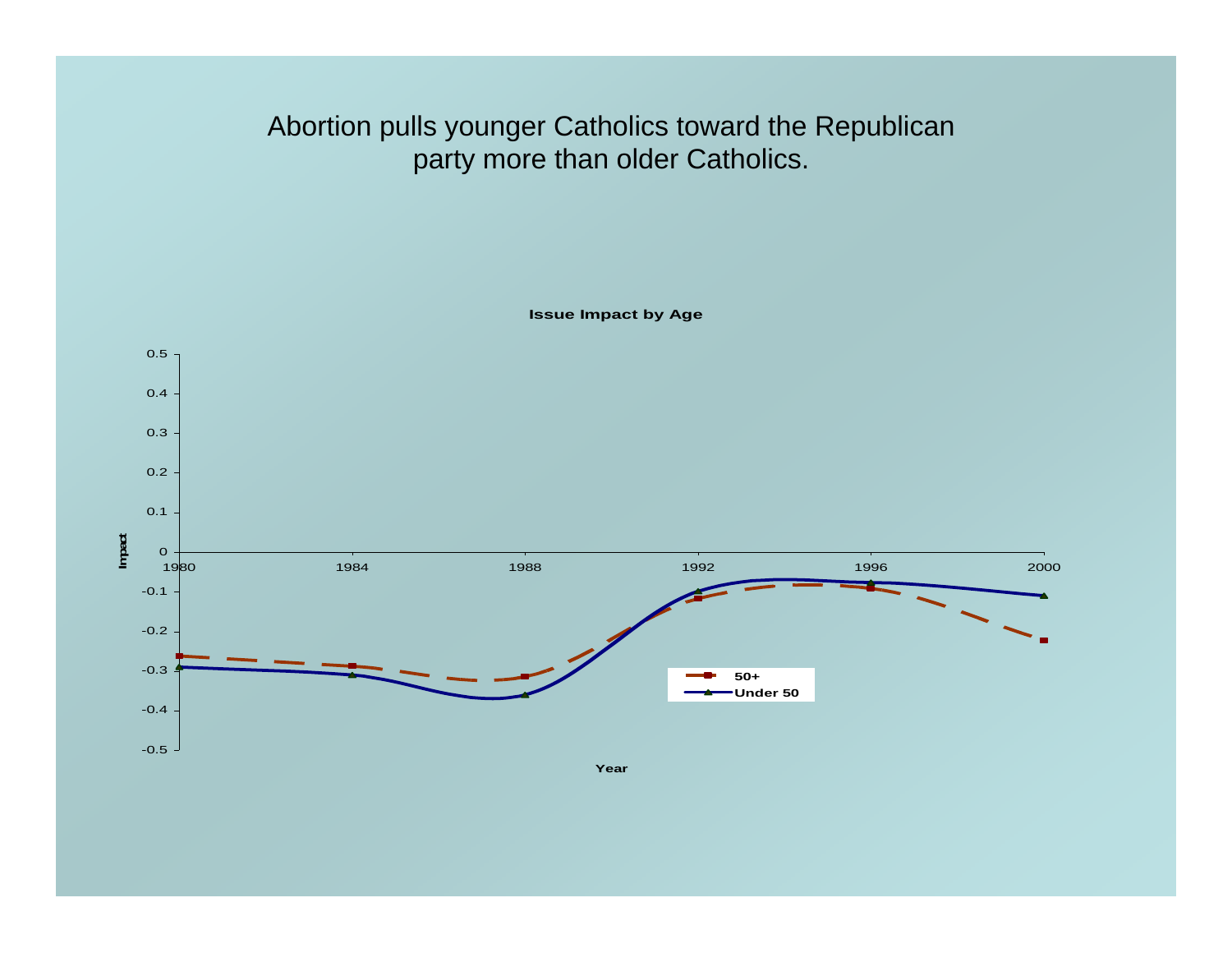#### The Death Penalty pulls older Catholics toward Democratic Candidates.

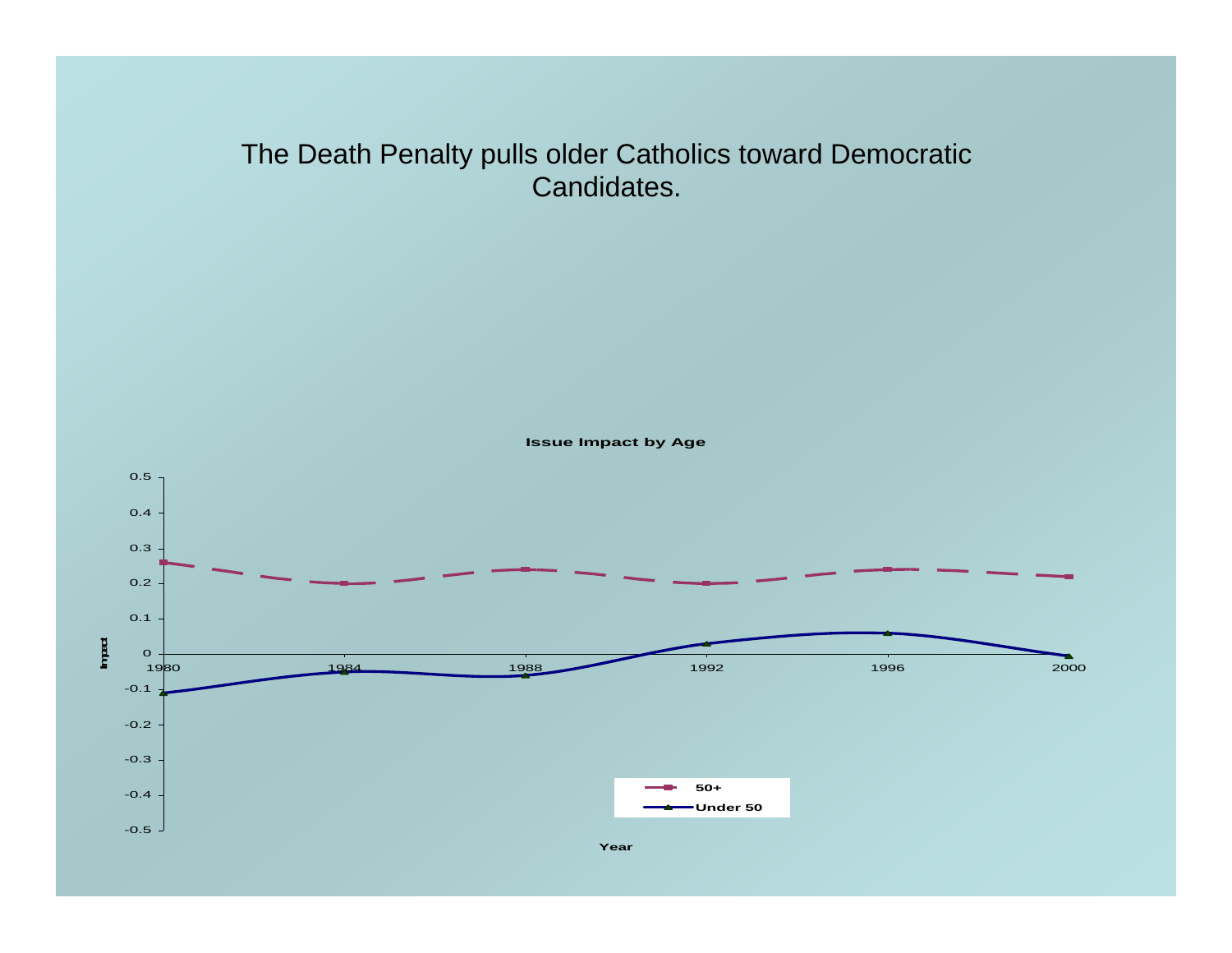#### The doctrine of a preference for the poor pulls older Catholics toward the Democratic Party.

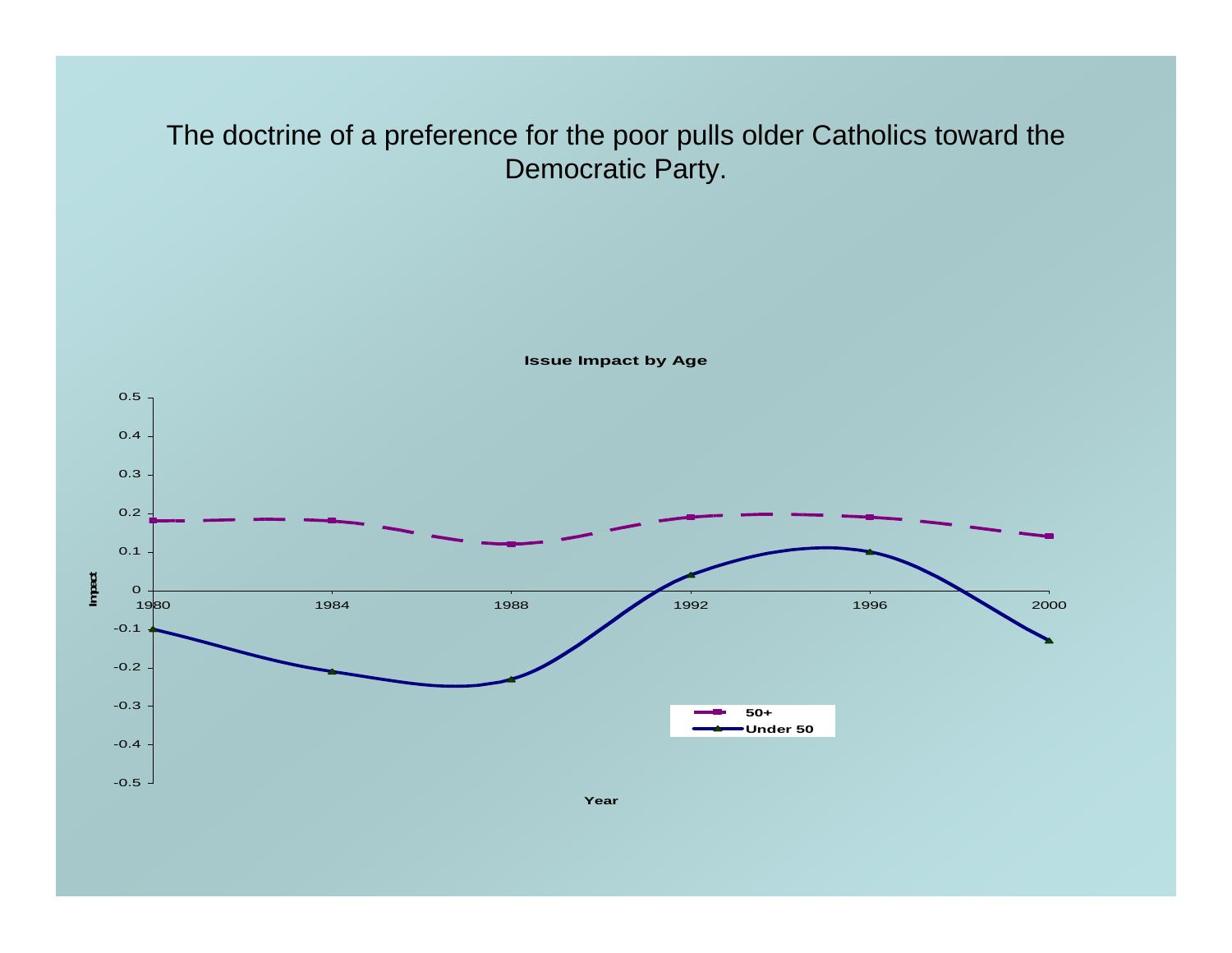Abortion pulls self identified white evangelicals toward the Republican party regardless of whether or not they attend church services.

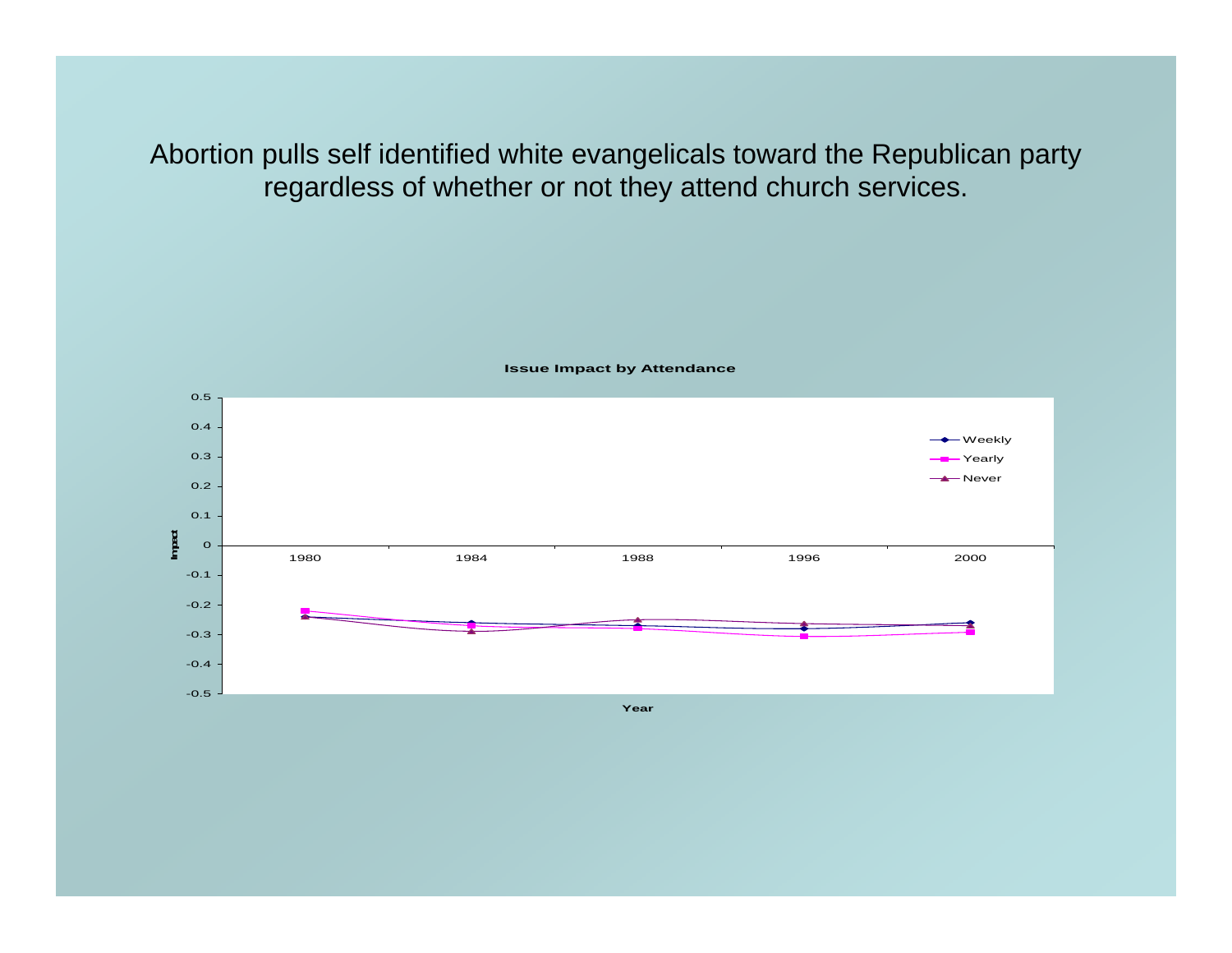The vote of white evangelicals is uninfluenced by the death penalty.